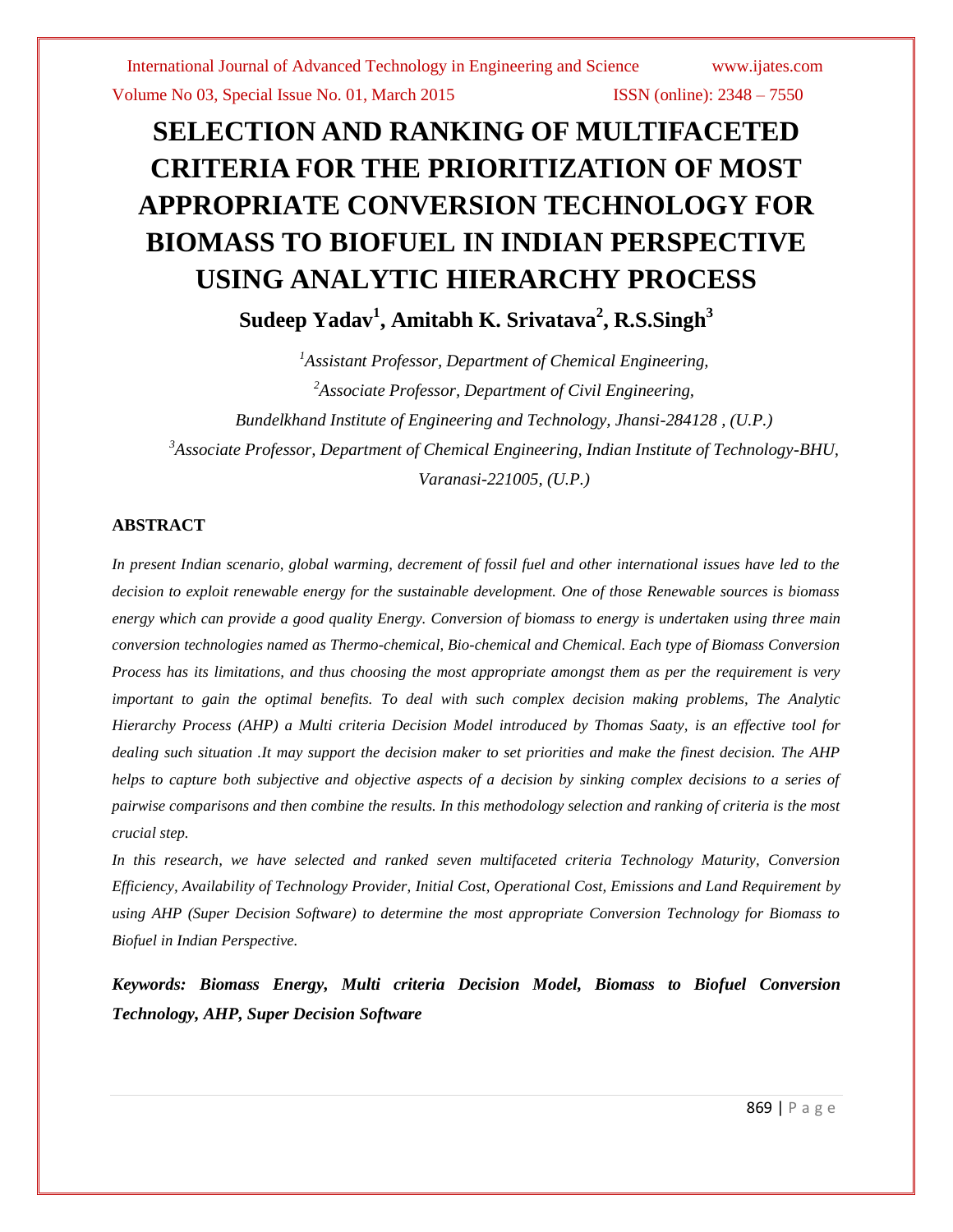# **I. INTRODUCTION**

In India increasing electricity demand had been planned to be met mostly by fossil-fuel based generation while ignoring the native renewable resources. It is clear from the potential of biomass in India that various feed stocks are available for conversion to the bio-fuels as well as for power generation applications. The biofuels produced from the renewable resources could help to minimize the fossil fuel consumption. Biofuels produced from biomass such as plants or organic waste could help to reduce the India's dependence on fossil fuel and it would mitigate global warming. This may due to the  $CO<sub>2</sub>$  released in burning equals the CO2 tied up by the plant during photosynthesis and thus does not increase the net  $CO<sub>2</sub>$  in the atmosphere [1]. In Indian context, Biomass is mainly obtained from as Agriculture Residue, Animal Excreta, Energy Farming, Sewage Waste, Tannery Waste, Brewery Waste, Slaughter House Waste and food &Vegetable Waste.

Conversion of biomass to Biofuel can be done by means of three main conversion technologies named as thermochemical, bio-chemical and Chemical. In Thermo chemical conversion Technology, the biomass is converted in biofuel by the process of combustion, gasification and pyrolysis. In Bio Chemical conversion Technology two main processes are used, fermentation and an-aerobic digestion while in Chemical conversion technology Transesterification Process is used [2].

Each type of Biomass Conversion technology has its advantages and disadvantages. Due to difficulty in selecting the optimal option amongst various Biomass Conversion Technology, a powerful multi-criteria decision analysis model is needed. It is necessary that such a model can analytically break a complex decision problem into smaller but related sub problems; a model that can incorporate qualitative and quantitative information on conversion Technology.

Therefore, Analytical Heirchical Process (AHP) introduced by Thomas Saaty is considered to be an appropriate methodology to be employed for developing the required model. The AHP model formulated in this study consists of three levels. At the top level is the goal of the model followed by the criteria at level two while conversion Technologies are at the Third level, named, alternatives. In this methodology selection and ranking of criteria is the most important step.

In this study seven multifaceted criteria **Technology Maturity** (Reliability of Technology in present time)**, Conversion Efficiency** (Biomass to Energy conversion efficiency)**, Availability (**Number of Available Technology providers)**, Initial Cost (**Initial Installation Cost)**, Operational Cost** (Recurring Cost ,Excluding cost of Biomass)**, Emissions** (Air, Water & Land) in Conversion process and **Land Requirement (**Land Requirement for Plant Setup)are selected from the literature review and discussion with experts from different sectors that are related to the problem. A selection methodology based on **AHP (Super Decision Software)** is used to rank these criteria.

# **II. VARIOUS METHODS OF CONVERSION TECHNOLOGY FOR BIOMASS TO BIO FUEL**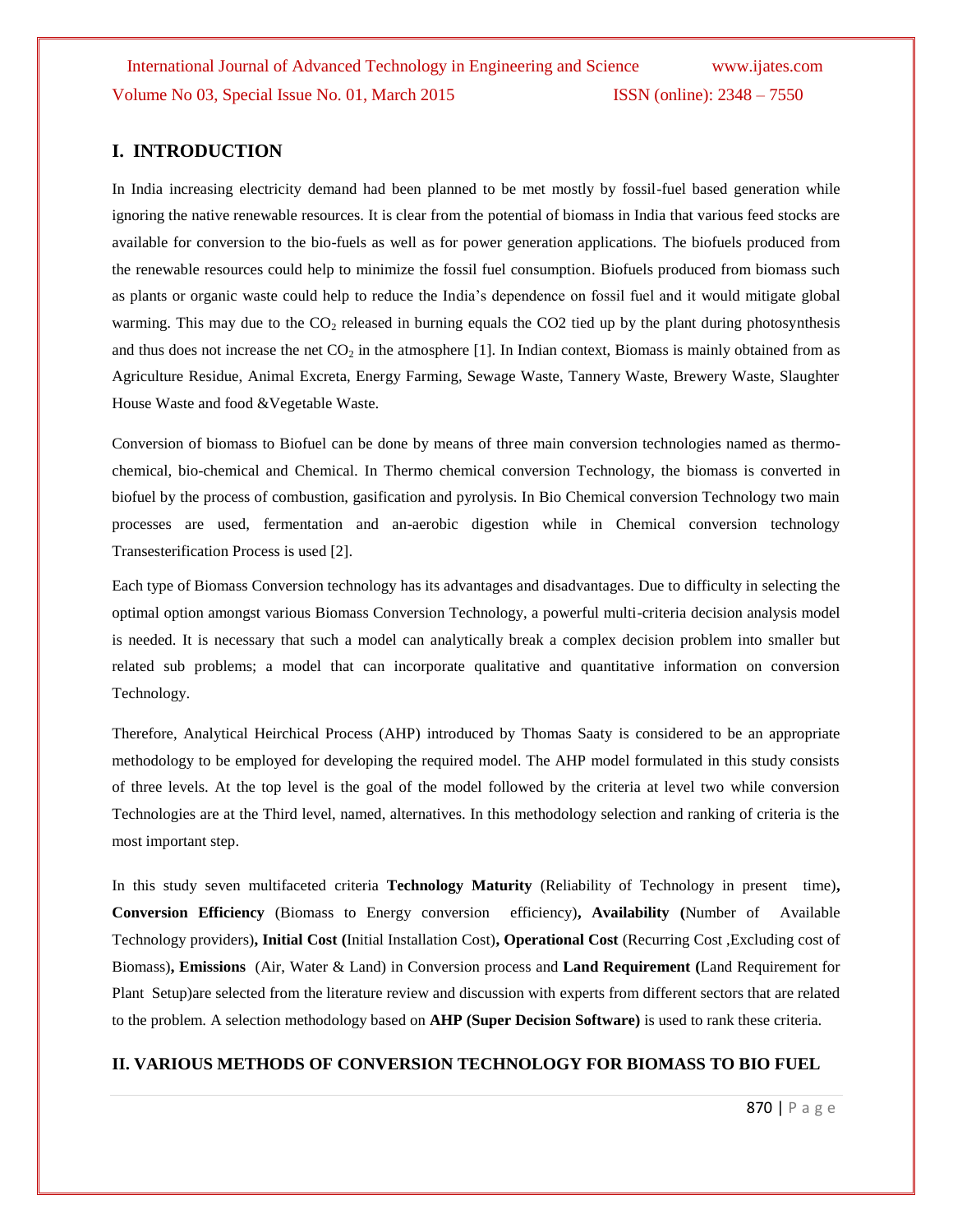### Volume No 03, Special Issue No. 01, March 2015 **ISSN** (online): 2348 – 7550

The vast stores of biomass available in India have the potential to displace significant amounts of fuels that are currently derived from fossil fuels. Energy security, energy flexibility, and rural development are other drivers that support the use of biomass to produce fuels, chemicals, and other products. There are various conversion technologies that can convert biomass resources into power, heat, and fuels for potential use. Figure 1 summarizes the various bio energy conversion processes.



### **Fig-1: Various methods of Conversion Technology for Biomass to Bio Fuel**

As shown in fig-1, Conversion technologies of biomass to Biofuel can be categorized into three main conversion technologies named as thermo-chemical, bio-chemical and Chemical. A Brief discussion of above mentioned Conversion Technologies for Biomass to Biofuel is given below.

### **2.1. Combustion**

The world fuel consumption is continuously increased in past and will strongly increase in the future.Combustion systems for electricity and heat production are similar to most fossil-fuel fired power plants. With the help of this process the chemical energy stored in biomass is converted into heat energy, mechanical power and also in electricity by different process. The biomass fuel is burned in a boiler to produce high-pressure steam. The steam produced is introduced into a steam turbine, which cause causes the turbine blades to rotate. The turbine is connected to an electric generator. It is possible to burn any type of biomass but in practice combustion is reasonable only for biomass with moisture content less than 50%. Biomass with high moisture content is better suited to biological conversion processes [3].This process is a extensively available and viable technology. Combustion boilers are available in diverse designs, depending on relevance and biomass characteristics.

### **2.2. Gasification**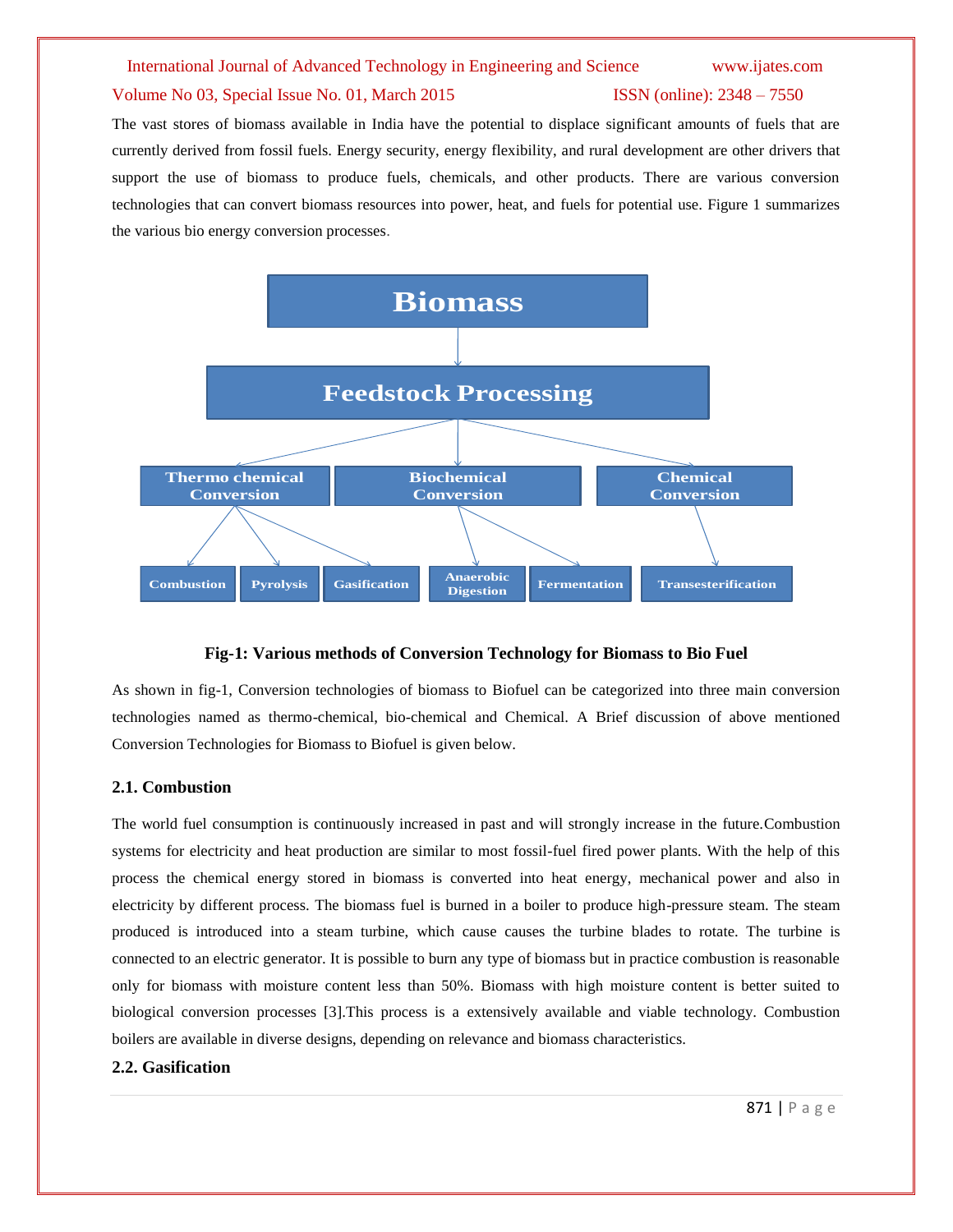### Volume No 03, Special Issue No. 01, March 2015 **ISSN** (online): 2348 – 7550

In Gasification Process biomass is converted into a combustible gas mixture by the partial oxidation of biomass at high temperatures. The low calorific value gas produced with this process can be burnt directly or used as a fuel for gas engines and gas turbines. The gases produced by this process can be used as a feed stock for the production of chemicals[4].There are a large number of different biomass feedstock types for use in a gasifier, each with diverse characteristics, including dimension, shape, bulk density, moisture content, energy content, chemical composition, ash fusion characteristics. Feedstock with higher moisture contents result in a lower gasification thermal efficiency, as energy is needed to evaporate the water, with the resulting steam also affecting the gas composition. Ash is the inorganic material (or mineral content) in biomass which cannot be gasified. Besides feedstock moisture and ash properties, the size of the biomass fed into the gasifier can have a large influence on the gasification reaction – the required sizing is mainly a function of feeding rate, residence time, tar production, temperature and gasifier efficiency, which need evaluation for each individual gasifier and feedstock. Preparation of biomass, such as drying and/or sizing is needed to some extent for most combinations of feedstock and gasifier type. Gasification produces almost zero emissions and its non-hazardous by-products (nitrogen, argon, sulphur and slag) are very marketable. Gasification plants use significantly less water than traditional coal-based plants and, using commercially proven tec hnology [5].

### **2.3. Pyrolysis**

Pyrolysis is one of a number of possible paths by which we can convert biomass to higher value products. Pyrolysis of biomass is obtained from primary products like char, gases and vapors. At ambient temperature the vapors condensed into a dark brown viscous liquid. The practice of charcoal manufacture from biomass is generally referred to as a slow pyrolysis process based on the rate in which heat is imparted to the biomass. Whereas under ―fast pyrolysis‖ conditions the product distribution is noticeably altered and shifts the distribution primarily to a liquid bio-oil product. To achieve the high bio-oil yields of fast pyrolysis it is also necessary to prepare the solid biomass feedstock in such a manner that it can facilitate the required heat transfer rates. There are three primary heat transfer mechanisms available in designing reaction vessels: convection, conduction, and radiation. To adequately exploit one or more of these heat transfer mechanisms as applied to biomass fast pyrolysis requirements, it is necessary to have a relatively small particle for introduction to the reaction vessel. This ensures a high surface area per unit volume of particle. Because of small linear dimensions the whole particle achieves the desired temperature in a very short residence time. Preparation of biomass is important for better performance of this process[. \[6\].](http://en.wikipedia.org/wiki/Pyrolysis#cite_note-4)

### **2.4. Fermentation**

Fermentation processes from any Biomass that contains sugar could derive Bioethanol. The various raw materials used in the production of ethanol via fermentation are suitably classified into three main types of raw materials: sugars, starches, and cellulose materials. Sugars (from sugarcane, sugar beets, molasses, and fruits) can be converted into ethanol directly. Starches (from corn, potatoes, and root crops etc.) must first be hydrolyzed to fermentable sugars by the action of enzymes from malt or molds. Cellulose (from wood, agricultural residues and industrial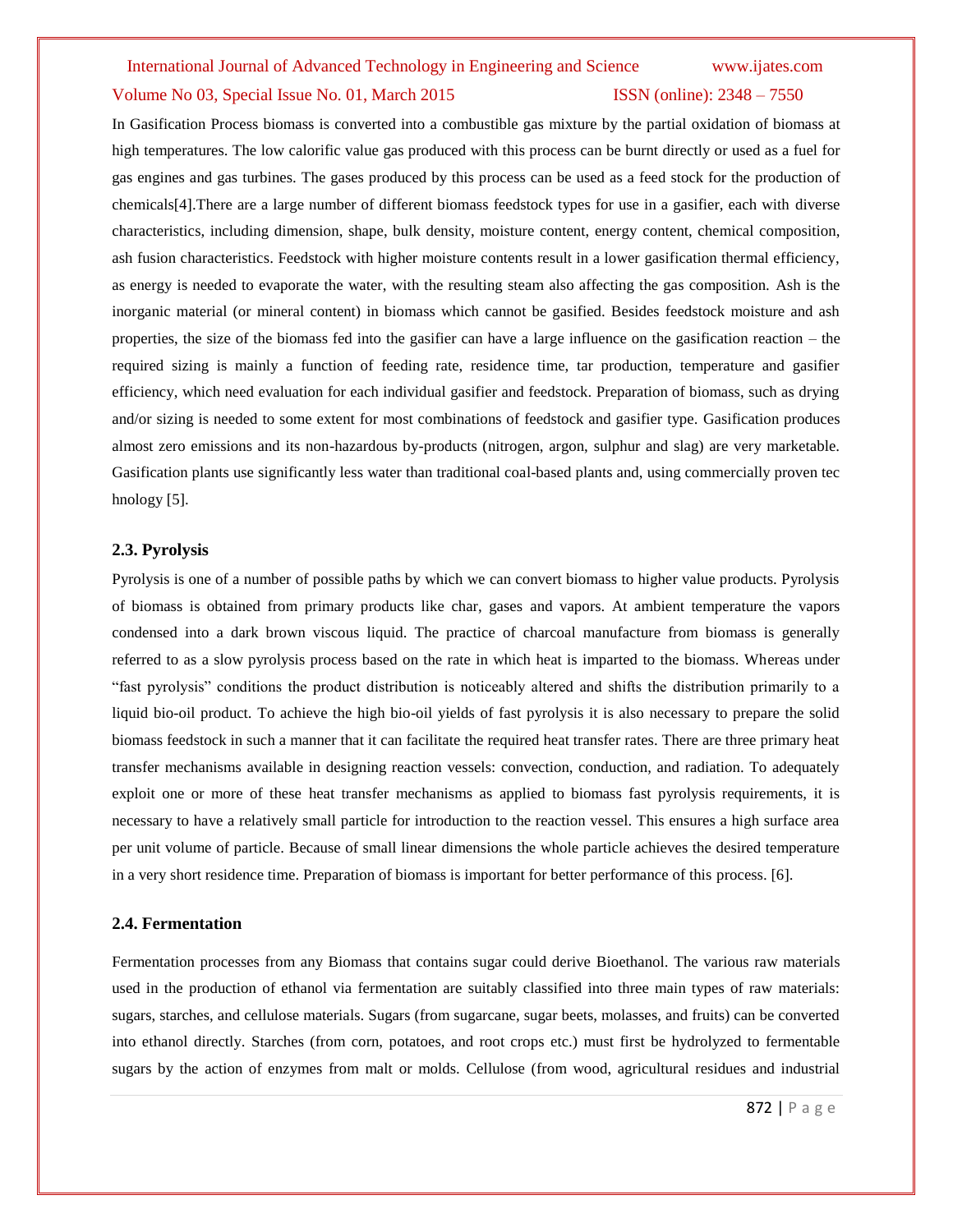### Volume No 03, Special Issue No. 01, March 2015 **ISSN** (online): 2348 – 7550

waste) must similarly be converted into sugars. Once simple sugars are formed, enzymes from microorganisms can voluntarily ferment them to ethanol. The most widely used sugar for ethanol fermentation is molasses which contains about 50 wt. % of sugar and about 50 wt. % of organic and inorganic compounds, including water. Since molasses contains microorganisms which can disturb the fermentation, the molasses is taken initially to the sterilizer and then to the fermenter [7]. Most agricultural biomass containing starch can be used as a potential substrate for the ethanol fermentation by microbial processes.

### **2.5. Anaerobic Digestion**

In Anaerobic digestion (AD) organic material is directly converted to a Biogas which is a mixture of mainly methane and carbon dioxide with small quantities of other gases such as hydrogen sulphide. The biomass is converted in anaerobic environment by bacteria, which produces a gas with energy of about 20–40% of the lower heating value of the feedstock [8]. It is a series of processes in which microorganisms break down biodegradable material in the absence of oxygen to manage waste and/or to produce energy. The digestion process starts with bacterial hydrolysis of the input materials in order to break down insoluble organic polymers and make them available for supplementary bacteria. Then sugars and amino acids are converted into carbon dioxide, hydrogen, ammonia, and organic acids by Acidogenic bacteria .These resulting organic acids are converted into acetic acid, along with additional ammonia, hydrogen, and carbon dioxide with the help of Acetogenic bacteria. As a final point, methanogens convert these products to methane and carbon dioxide.

Anaerobic Digestion is a commercially proven technology and is widely used for treating high moisture content organic wastes, i.e.80-90% moisture. Biogas can be used directly in spark ignition gas engine and gas turbines and can be upgraded to higher quality i.e. natural gas quality, by the removal of CO2. The overall conversion efficiency can be21% [9]. As with any power generation system using an internal combustion engine as the prime mover, waste heat from the engine oil and water-cooling systems and the exhaust could be recovered using a combined heat and power system.

Almost any biomass except lignin (a major component of wood) can be converted to biogas including animal and human wastes, sewage sludge, crop residues, industrial processing byproducts, and landfill material.

### **2.6 Transesterification**

Biodiesel, which refers to fatty acid alkyl esters, has attracted considerable attention as an environmentally friendly alternative fuel for diesel engines. Since the oil produced from biomass resources have high viscosity, it is necessary to reduce the viscosity in order to use them in a common diesel engine. There are various methods used to solve this problem, amongst these methods the transesterification reaction produce the products commonly known as biodiesel. Biodiesel can be synthesized by the transesterification reaction of a triglyceride with a primary alcohol in the presence of catalysts. Amongst primary alcohols, methanol is favored for the transesterification due to its high reactivity and the least expensive alcohol [10]. Furthermore, methanol has a low boiling point, thus excess methanol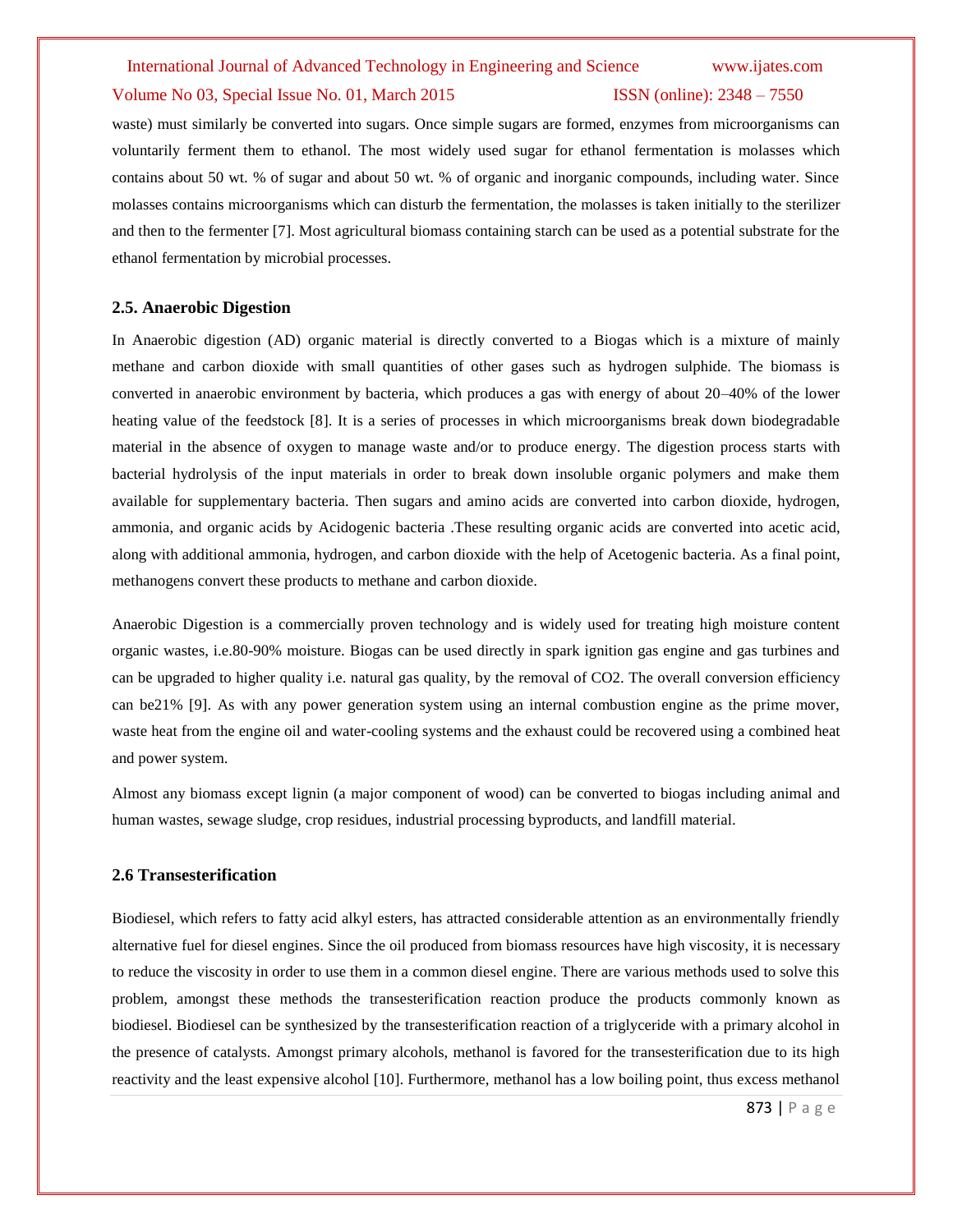### Volume No 03, Special Issue No. 01, March 2015 **ISSN** (online): 2348 – 7550

from the glycerol phase is easily recovered after phase separation. The choice of a catalyst for the transesterification mainly depends on the amount of Free Fatty Acid (FFA) and of raw materials. Biodiesel has several advantages as a renewable, biodegradable, and nontoxic fuel.

# **III. SELECTION OF MULTIFACETED CRITERIA AND METHODOLOGY**

There is a big variety of Multi criteria Decision Making methods, but all have the same goal, to estimate the best alternative among several options, based on predefined criteria. One of possible methods is AHP method, which offers a frame of effective tools in complex decision situations, and helps to simplify and speed up natural process of decision making. AHP method is based on breakdown of a complex situation into simple components, where hierarchical system of the problem and pairwise comparisons are made in order to ensure the quantification of qualitative judgments.

The Selection of multifaceted criterion is very crucial step of this process. Various criteria like **Technology Maturity, Conversion Efficiency, Availability of Technology Provider, Initial Cost, Operational Cost, Emissions and Land Requirement** are selected from the literature review and discussion with experts from different sectors that are related to the problem improves the effectiveness and correctness of the decision as shown in Table no.1.

| <b>Criteria</b>            | <b>Description</b>                                    |
|----------------------------|-------------------------------------------------------|
| <b>C1.Maturity</b>         | Reliability of Technology in present time             |
| <b>C2.Efficiency</b>       | Biomass to Energy conversion efficiency               |
| C3. Availability           | Number of Available Technology providers              |
| <b>C4. Initial Cost</b>    | <b>Initial Installation Cost</b>                      |
| <b>C5.Operational Cost</b> | Recurring Cost (Excluding cost of Biomass)            |
| <b>C6.Emissions</b>        | Emissions (Air, Water $&$ Land) in Conversion process |
| <b>C7.Land Requirement</b> | Land Requirement for Plant Setup                      |

# **Table No.1- Multifaceted Criteria and Its Description**

The benefit of the proposed model is that it increases the effectiveness of the decision by allowing participation of different experts. Multiple decision makers are often preferred rather than a single decision maker, to avoid bias and minimize partiality in the decision process. Since decisions made in the energy sector affect all society and sectors, these decisions should not be made by the initiative of one man or through one sector. The criteria will be pairwise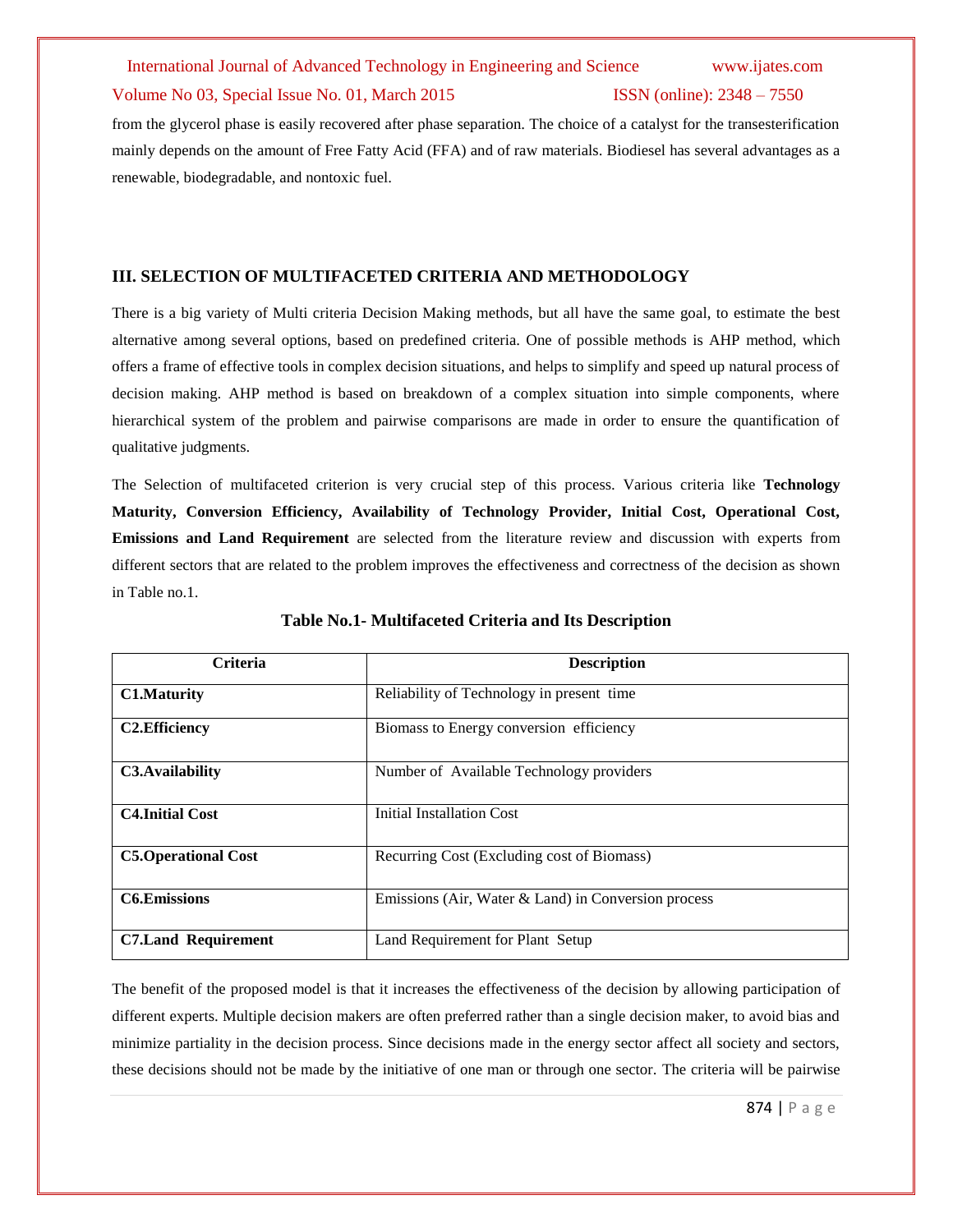### Volume No 03, Special Issue No. 01, March 2015 **ISSN** (online): 2348 – 7550

compared for importance to establish their priorities with respect to the goal. The Conversion Technologies will be pairwise compared for preference to establish their priorities with respect to each criterion. The results of all these comparisons will be combined to give the best alternative with the highest priority. The goal and criteria are one comparison group with the goal as the parent and the criteria as the children. The criteria will be pairwise compared with respect to the Goal for importance. Each criterion connected to the alternatives forms a comparison group with that criterion as the parent and the alternative as children [11, 12, 13]. The alternatives will be pairwise compared with respect to the criterion for preference as shown in Fig.2 given below.



### **Fig 2: The hierarchy of biomass priority**

In this research SuperDecisions software designed by **William J. Adams** is used for the implementation for decision making. It decomposes a problem systematically and incorporates judgments on intangible factors alongside tangible factors. In the SuperDecisions software a decision model is made up of clusters, nodes and links. Clusters are groupings of nodes which are logically related factors of the decision. Connections are made among nodes to establish comparison groups. In a hierarchy the links go only downward: from the goal node to the criterion nodes and from each Criterion node to the alternative nodes. Below is a screenshot of the Biomass Conversion technologies hierarchy as it appears in the software in Fig.3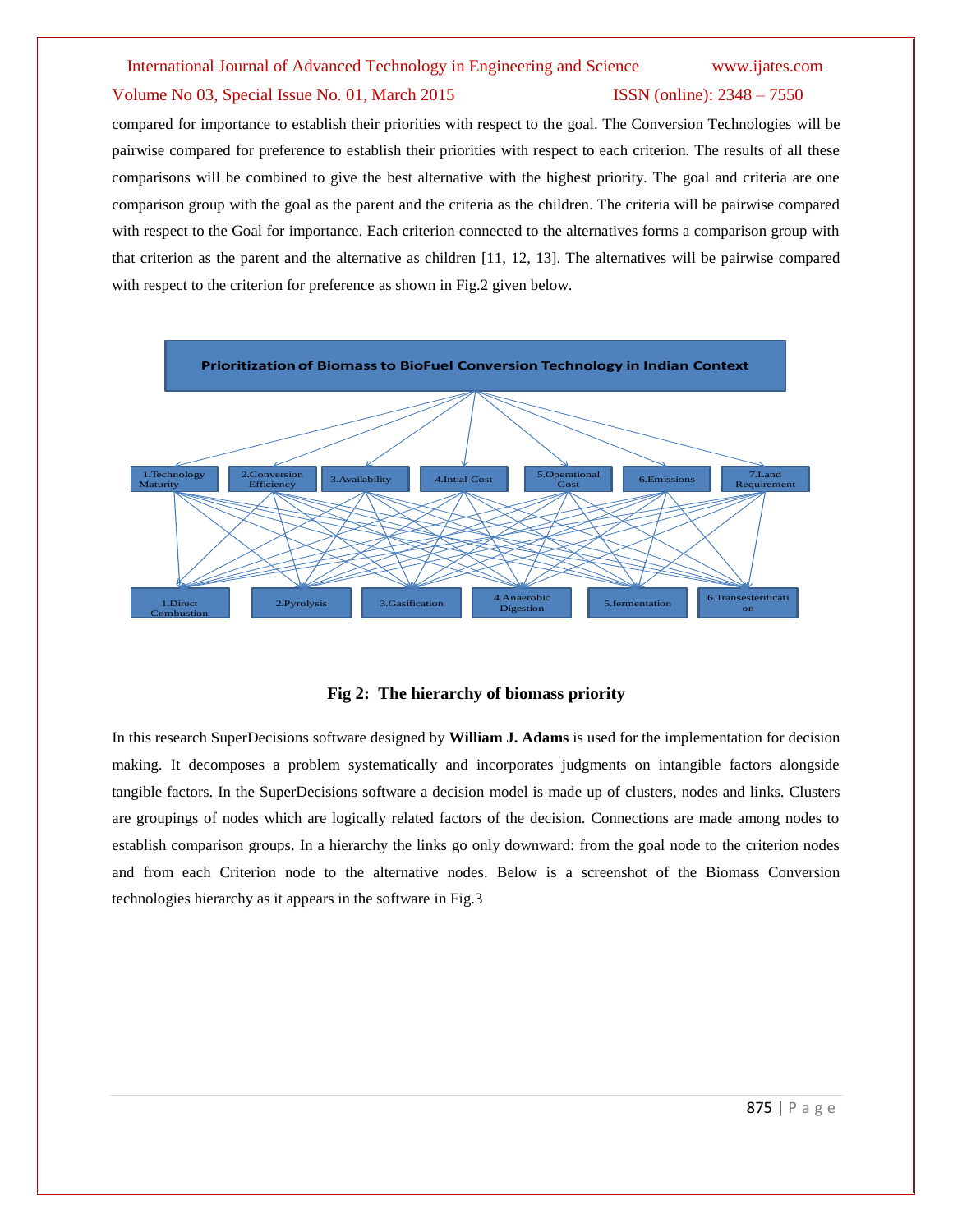Volume No 03, Special Issue No. 01, March 2015 **ISSN** (online): 2348 – 7550



# **Fig 3: The hierarchy of links in Super Decision Software**

The pairwise comparison judgments are made using the Fundamental Scale of the AHP and the judgments are arranged in the pairwise comparison matrix. The pairwise comparison judgments used in the AHP pairwise comparison matrix are defined as shown in the Fundamental Scale of the AHP given by Thomas Satty below in Table 2.

| Intensity of importance | Definition                             | Explanation                                                                                        |
|-------------------------|----------------------------------------|----------------------------------------------------------------------------------------------------|
|                         | Equal importance                       | Two elements contribute equally to the objective                                                   |
|                         | Moderate importance                    | Experience and judgment slightly favor one<br>element over another                                 |
|                         | Strong importance                      | Experience and judgment strongly favor one<br>element over another                                 |
|                         | Very strong importance                 | An activity is favored very strongly over another                                                  |
| $\mathbf Q$             | Absolute importance                    | The evidence favoring one activity over another<br>is of the highest possible order of affirmation |
| 2,4,6,8                 | Used to express intermediate<br>values |                                                                                                    |
| Decimals                | $1.1, 1.2, 1.3, \ldots$ 1.9            | For comparing elements that are very close                                                         |

**Table .2: The Fundamental Scale of the AHP**

In AHP, the numbers in the cells in a matrix, by convention, indicate the dominance of the row element over the column element; a cell is named by its position (Row, Column) with the row element first then the column element. While using AHP with the help of Super Decision Software only the judgments in the unshaded area need to be made and entered because the inverse of a judgment automatically entered in its transpose cell. The diagonal elements are always 1, because an element equals itself in importance. If the number of elements is *n* the number of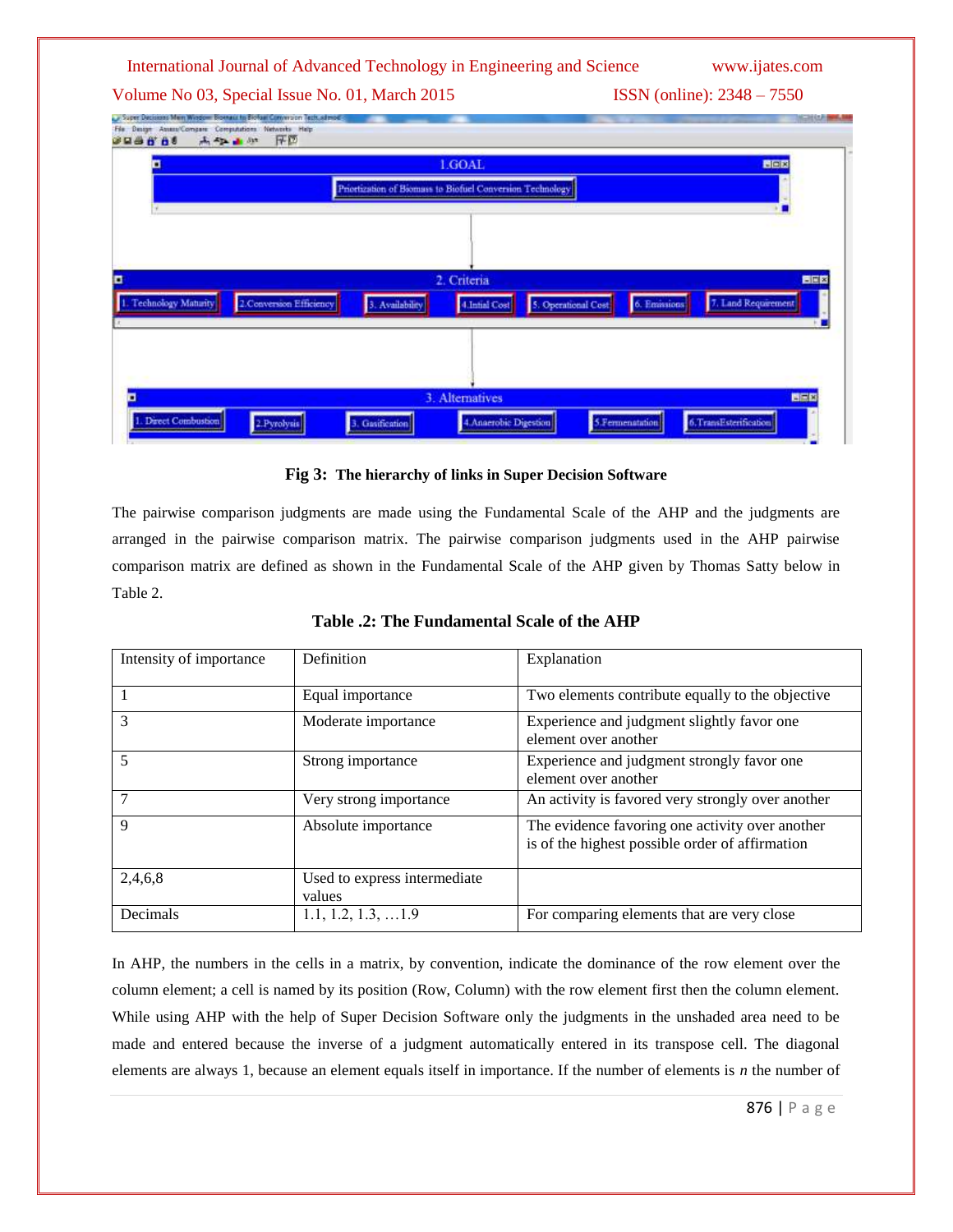# Volume No 03, Special Issue No. 01, March 2015 ISSN (online): 2348 - 7550

judgments is *n* (*n*-1)/2 to do the complete set of judgments. As per discussion with experts from different sectors that are related to the problem Intensity of importance are provided for Pairwise Comparison as shown in Table-3.

| Goal                                    | 1. C1 | 2. C <sub>2</sub> | 3. C <sub>3</sub> | 4. C <sub>4</sub> | 5. C <sub>5</sub> | 6. C <sub>6</sub>       | 7. C7                   |
|-----------------------------------------|-------|-------------------|-------------------|-------------------|-------------------|-------------------------|-------------------------|
| 1. Technology<br><b>Maturity (C1)</b>   | 1     | 1/2               | 1/3               | 1/3               | 1/2               | 5                       | 3                       |
| 2. Conversion<br><b>Efficiency (C2)</b> |       | 1                 | 1/2               | 1/3               | 1/2               | $\overline{\mathbf{4}}$ | 5                       |
| 3. Availability (C3)                    |       |                   | $\mathbf{1}$      | 3                 | 4                 | 5                       | $\overline{\mathbf{4}}$ |
| 4.Initial Cost (C4)                     |       |                   |                   |                   | 3                 | $\boldsymbol{\Delta}$   | 3                       |
| 5. Operational Cost (C5)                |       |                   |                   |                   | 1                 | 3                       | 3                       |
| 6.Emissions (C6)                        |       |                   |                   |                   |                   |                         | 1/3                     |
| 7. Land Requirement (C7)                |       |                   |                   |                   |                   |                         |                         |

# **Table 3: Matrix showing Pairwise Comparison**

As per above discussion, in Super Decision software, the rest of the judgments are filled automatically as shown in table-4

|                               | 1.C1           | 2C2            | 3 <sub>c</sub> 3 | 4.C4  | 5.C <sub>5</sub> | 6.C6          | 7.07  |
|-------------------------------|----------------|----------------|------------------|-------|------------------|---------------|-------|
| 1. Technology Maturity (C1)   |                | 0.5            | 0.333            | 0.333 | 0.5              | 5             | 3     |
| 2. Conversion Efficiency (C2) | $\overline{2}$ |                | 0.5              | 0.333 | 0.5              | 4             | 5     |
| $3.$ Availability $(C3)$      | 3              | $\mathfrak{D}$ |                  | 3     | 4                | 5             | 4     |
| 4. Initial Cost $(C4)$        | 3              | 3              | 0.333            |       | 3                | 4             | 3     |
| 5. Operational Cost (C5)      | $\overline{2}$ | $\mathfrak{D}$ | 0.25             | 0.333 |                  | 3             | 3     |
| $6.$ Emissions $(C6)$         | 0.2            | 0.25           | 0.2              | 0.25  | 0.333            |               | 0.333 |
| 7. Land Requirement (C7)      | 0.333          | 0.2            | 0.25             | 0.333 | 0.333            | $\mathcal{R}$ |       |

The priorities of an AHP pairwise comparison matrix are obtained by solving for the principal eigenvector of the matrix. The mathematical equation for the principal eigenvector *w* and principal eigenvalue *λmax* of a matrix *A* is given below. Matrices have had more than one eigenvector; the principal eigenvector which is associated with the principal eigenvalue *λmax* (that is, the largest eigenvalue) of *A* is the solution vector used for an AHP pairwise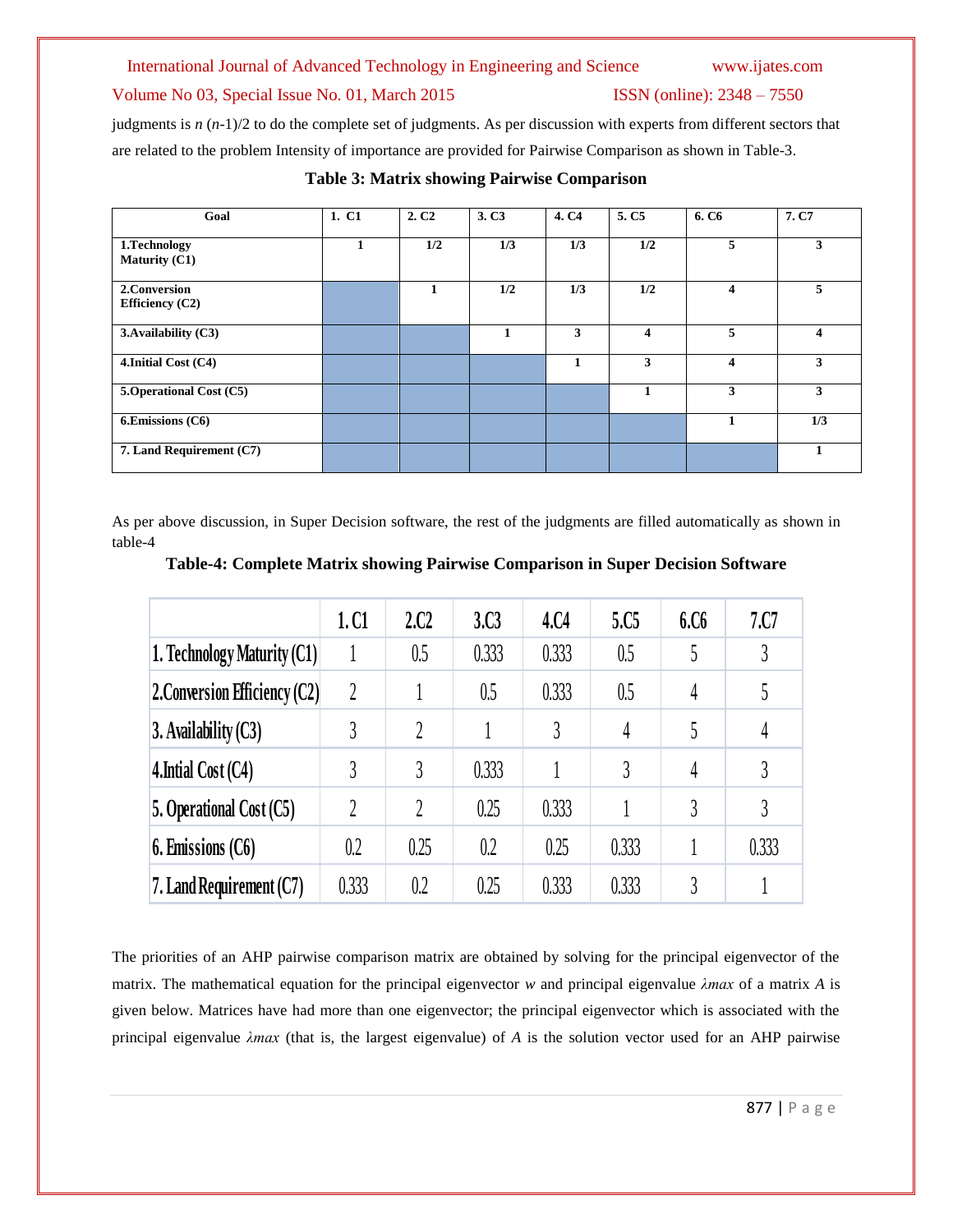### Volume No 03, Special Issue No. 01, March 2015 **ISSN** (online): 2348 – 7550

comparison matrix.  $Aw = \lambda max$  *w*. The priorities for the criteria in the goal column, when normalized, are the original priorities derived by pairwise comparison [14].

# **IV.RESULTS AND DISCUSSION**

As per literature review and discussion with experts from different sectors that are related to the problem seven multifaceted criteria **Technology Maturity** (Reliability of Technology in present time)**, Conversion Efficiency** (Biomass to Energy conversion efficiency)**, Availability (**Number of Available Technology providers)**, Initial Cost (**Initial Installation Cost)**, Operational Cost** (Recurring Cost ,Excluding cost of Biomass)**, Emissions** (Air, Water & Land) in Conversion process and **Land Requirement (**Land Requirement for Plant Setup) are selected.

A selection methodology based on AHP (Super Decision Software) is used to rank these criteria. This methodology involves a procedure for the aggregation of expert opinion using the seven selection criteria related to conversion Technology of Biomass to Biofuel ,that are appropriate for India.

Experts involved in the assessment found that the **Availability of Technology providers** is the most important criteria having the priority of **0.3213,** followed by **Initial Cost** , **Conversion Efficiency and Operational Cost, with** the priorities of **0.2242, 0.1352 and 0.1323** respectively. While other criteria **Technology Maturity, Land Requirement and Emissions** have lower scores **0.0974, 0.0542 and 0.0351** respectively. The Results above mentioned is shown below in the screenshot from super decision software in Fig.4.

| Compassors for Super Decisions Main Window: Bomass to Biofuel Conversion Tech.sdmod |                                                                                                                                                        |      |         |                |                          |                |                                                                                                |                            | <b>Charles Card</b><br>٠           | <b>COLE AND</b>   |  |
|-------------------------------------------------------------------------------------|--------------------------------------------------------------------------------------------------------------------------------------------------------|------|---------|----------------|--------------------------|----------------|------------------------------------------------------------------------------------------------|----------------------------|------------------------------------|-------------------|--|
| 1. Choose                                                                           |                                                                                                                                                        |      |         |                |                          |                | 2. Node comparisons with respect to Priortization of Bio~                                      | $\pm$                      | 3. Results                         |                   |  |
| Node Cludes<br>Choose Node                                                          | Graphical Verbal Matrix Questionnaire Direct                                                                                                           |      |         |                |                          |                | Comparisons wit "Priortization of Biomass to Biofuel Conversion Technology" node in "2. Criti- | Normal -                   | Hybrid -<br>Inconsistency: 0.88809 |                   |  |
| Printminist -<br>щ<br>Cluster, 1.GOAL                                               | 7 Land Requirement is 3 times more important than 6. Emissions<br>Tilint<br>L Avakab-<br>0. Emissio-<br>Intensitimo LConvers-<br>4 Intalie<br>1 Deemi- |      |         |                | 1. Techno-<br>2.Convers- |                | 0.09742<br>0.13527                                                                             |                            |                                    |                   |  |
|                                                                                     | 1.Technol-                                                                                                                                             | $+2$ | ↟<br>i3 | ۴              | ۰                        | $\leftarrow$ 5 | $\leftarrow$ 3                                                                                 | 3. Availa-<br>$4$ Intial ~ |                                    | 0.32136<br>022424 |  |
| Choose Cluster <> 2 Zdanes-                                                         |                                                                                                                                                        |      | ۰<br>2  | ۴              | Ť                        | ←              | $\leftarrow$ 5                                                                                 | 5. Operat-                 |                                    | 0.13235           |  |
| 2. Citeria                                                                          | # 1.4mm                                                                                                                                                |      |         | $\leftarrow$ 3 | ۰                        | $+5$           | $\leftarrow$                                                                                   | 6. Emissi-                 |                                    | 0.03513           |  |
|                                                                                     | 41mm Cu                                                                                                                                                |      |         |                | ٠                        | $\leftarrow$   | $\leftarrow$ 3                                                                                 | 7. Land R-                 |                                    | 0.05424           |  |
|                                                                                     | 5. Operat-                                                                                                                                             |      |         |                |                          | $\leftarrow$ 3 | $\leftarrow$ 3                                                                                 |                            |                                    |                   |  |
|                                                                                     | E. Eminio-                                                                                                                                             |      |         |                |                          |                | 个目                                                                                             |                            |                                    |                   |  |
|                                                                                     |                                                                                                                                                        |      |         |                |                          |                |                                                                                                |                            |                                    |                   |  |
|                                                                                     |                                                                                                                                                        |      |         |                |                          |                |                                                                                                |                            |                                    |                   |  |
|                                                                                     |                                                                                                                                                        |      |         |                |                          |                |                                                                                                |                            |                                    |                   |  |
|                                                                                     |                                                                                                                                                        |      |         |                |                          |                |                                                                                                |                            |                                    |                   |  |
|                                                                                     |                                                                                                                                                        |      |         |                |                          |                |                                                                                                |                            |                                    |                   |  |
|                                                                                     |                                                                                                                                                        |      |         |                |                          |                |                                                                                                |                            |                                    |                   |  |
|                                                                                     |                                                                                                                                                        |      |         |                |                          |                |                                                                                                |                            |                                    |                   |  |
|                                                                                     |                                                                                                                                                        |      |         |                |                          |                |                                                                                                |                            |                                    |                   |  |
|                                                                                     |                                                                                                                                                        |      |         |                |                          |                |                                                                                                |                            |                                    |                   |  |

**Fig.4: The screenshot from super decision software showing priorities**.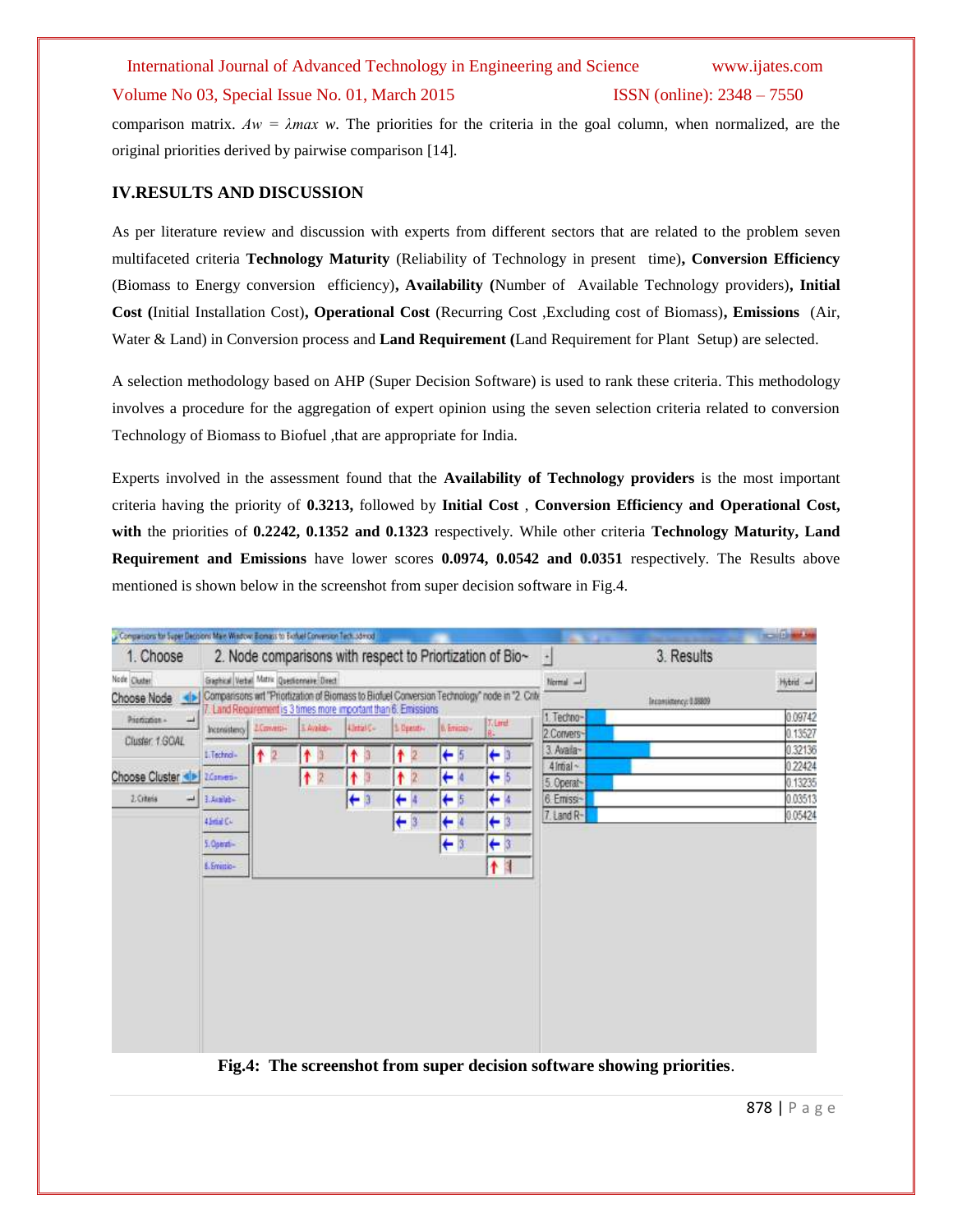The results of the above decision can also be shown as below in Table 5.

| Inconsistency            | 0.08809     |             |
|--------------------------|-------------|-------------|
|                          |             |             |
| Name                     | Normalized  | Idealized   |
| 1. Technology Maturity   | 0.097417579 | 0.303139053 |
| 2. Conversion Efficiency | 0.135267202 | 0.420917581 |
| 3. Availability          | 0.32136268  |             |
| 4. Intial Cost           | 0.224239283 | 0.697776366 |
| 5. Operational Cost      | 0.1323508   | 0.411842471 |
| 6. Emissions             | 0.035127162 | 0.10930691  |
| 7. Land Requirement      | 0.054235294 | 0.168766621 |

# **Table 5: Priorities of Different Criteria**

It is very clear from the above results that the criteria related to **Availability of Technology Provider** is more important than any other criteria followed by **Initial Cost** , **Conversion Efficiency and Operational Cost** . While **Technology Maturity, Land Requirement and Emissions** are given least Priority. The benefit of the proposed model is that it increases the effectiveness of the decision by allowing participation of different experts. Since decisions made in the energy sector affect all society and sectors, these decisions should not be made by the initiative of individual or through one sector.

# **V. CONCLUSION**

It is predictable that electricity demand in India is going to rise in future. To develop a sustainable electricity generation system country has to incorporate renewable resources for electricity generation. Sustainable development balances the energy production and consumption with minimal negative impact on the environment Renewable energy systems as a part of sustainable development bring environmental, energetic and economic benefits such as reduction of GHG, reliable energy supply ,economic saving by using natural resources and wastes as feedstock. Production of biofuels from organic material is one of the alternative renewable energy systems. Biofuels can be produced and converted to energy in different kinds of conversion plants with different scales that use various conversion technologies. Biofuels can be used for generating centralized as well as decentralized heat, electricity and energy [15].

In this study, an overview of various Conversion Technologies of Biomass to Biofuel in Indian Context is given. It was found that there are sufficient conversion Technologies are available but each option has its own limitations. In this type of situation Multi criteria Decision Making (MCDM) methodologies increasingly popular in decision making for sustainable energy systems because of their ability to integrate the multi-criteria and complex nature of these systems. One of possible methods is AHP method, which offers a frame of effective tools in complex decision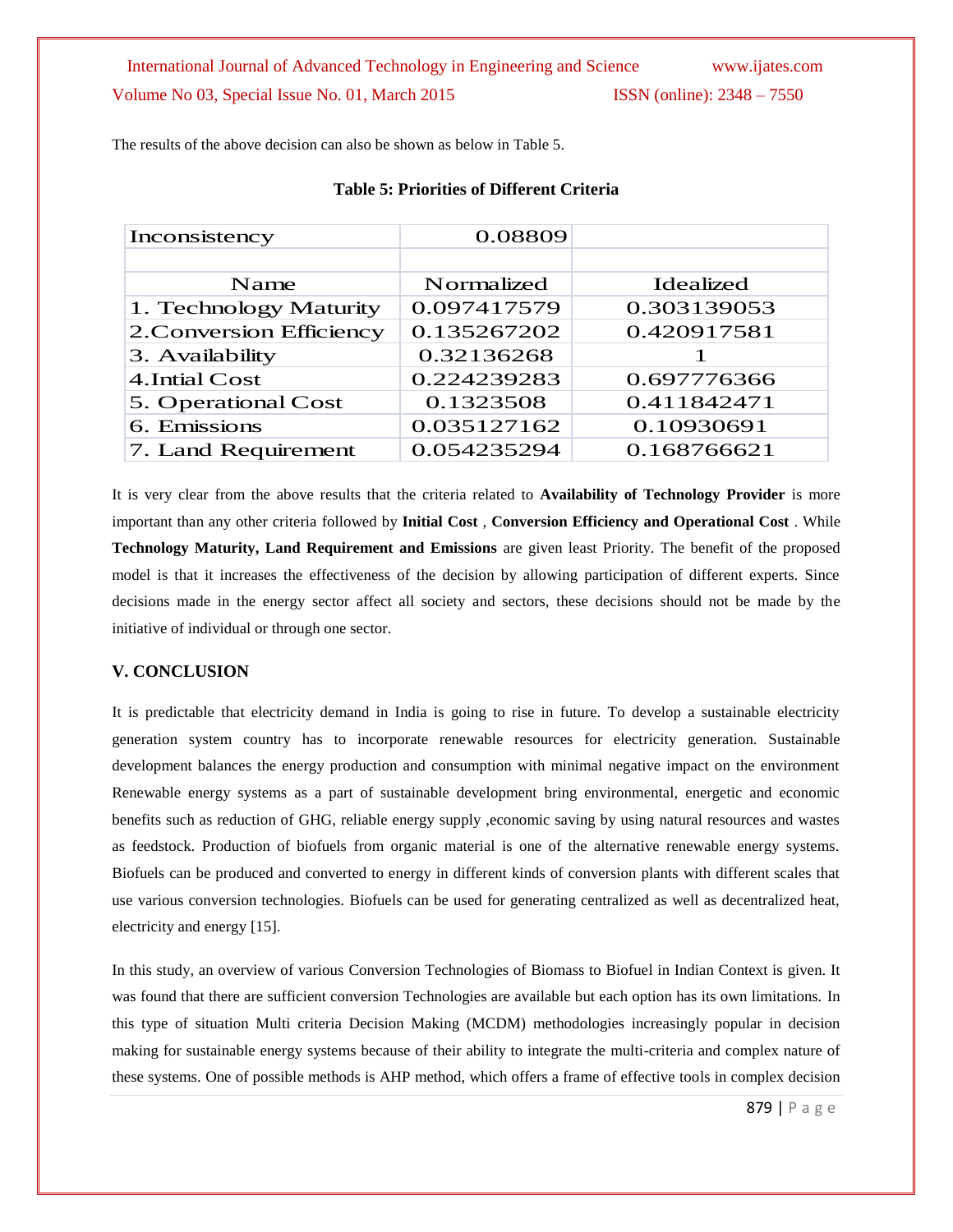# Volume No 03, Special Issue No. 01, March 2015 **ISSN** (online): 2348 – 7550

situations, and helps to simplify and speed up natural process of decision making. In AHP method Selection and ranking of Criteria is most critical and important step.

In this study Selection and ranking of Criteria for Prioritizing Conversion Technology of Biomass to Biofuel in Indian Context has been done. The criteria identified are such that a holistic evaluation of a particular Conversion Technology is provided to a decision-maker. An AHP (Super Decision Software) model is developed to meet out the purpose..

The model framework consisted selection and ranking of criteria and on which each Conversion Technologies of Biomass to Biofuel was appraised. The study classified these criteria as **Technology Maturity, Conversion Efficiency, Availability of Technology Provider, Initial Cost, Operational Cost, Emissions and Land Requirement**. The Priorities of Biomass to Biofuel are shown below in **screenshot from super decision software in fig-5.**

The model results showed criteria related to **Availability of Technology Provider** is most important than any other criteria followed by **Initial Cost**, **Conversion Efficiency and Operational Cost**. While **Technology Maturity, Land Requirement and Emissions** are given least Priority. The emphasis on these criteria demonstrates that availability of Technology provider,financial and Conversion efficiency are vital in Biomass to Biofuel Conversion in Indian Scenario.

|                   | Super Decisions Main Window: Mian model of Biomass to Biofuel Conversion Tech.sdmod: Unweighted Super Matrix |                                                                                                                  |                                                 |                                                  |                                          |                                 |                                       |                               | <b>GAS</b> The GAS IN 200       | $\mathbf{x}$ |
|-------------------|--------------------------------------------------------------------------------------------------------------|------------------------------------------------------------------------------------------------------------------|-------------------------------------------------|--------------------------------------------------|------------------------------------------|---------------------------------|---------------------------------------|-------------------------------|---------------------------------|--------------|
|                   |                                                                                                              | <b>Report Follows</b>                                                                                            |                                                 |                                                  |                                          |                                 |                                       |                               |                                 |              |
|                   | Cluster<br>Node<br>Labels                                                                                    | <b>The American Street</b><br>comments, the floor board<br><b>CONTRACTOR</b><br><b><i><u>ERIO BARRET</u></i></b> | <b><i>Auctionology</i></b><br><b>Istokenety</b> | <b><i>Communication</i></b><br><b>Bittermann</b> | <b><i><u>International Asset</u></i></b> | <b>B</b> Architect<br>Garrit.   | <b>Chronocheromen</b><br><b>Count</b> | A.<br>Ethnologia              | 2. Subd.<br><b>Tangulations</b> |              |
| <b>START AND</b>  | <b>In order at those</b><br><b>Command Of Street and</b><br><b>MITCHERSON</b><br><b>Technology</b>           | <b>B</b> protected                                                                                               | a celebrati                                     | <b><i><b>BEDEVENIS</b></i></b>                   | <b>Banderon</b>                          | e neevou                        | <b>G. PRODUCTION</b>                  | <b><i><b>BUILDING</b></i></b> | <b>Bandere</b>                  |              |
|                   | <b>STATISTICS</b><br><b>Mariana</b>                                                                          | <b>B. DECTA1 III</b>                                                                                             | <b>CONTROLL</b>                                 | <b><i><b>BISKOPS</b></i></b>                     | <b>BIBOODIA</b>                          | <b>CONTRACTOR</b>               | <b>O. PERSONAL</b>                    | 3,000000                      | <b>B.BOODO</b>                  |              |
|                   | Составляют<br><b>Thomas con</b>                                                                              | <b>D-1 31 MW</b>                                                                                                 | <b>The School Co.</b>                           | its deserveres.                                  | <b>CONTROLLER</b>                        | <b>EX CHRISTIAN</b>             | <b>COMMERCIAL</b>                     | <b>REPORT OF A</b>            | <b>CONTROLLER</b>               |              |
|                   | <b><i><u>Call america</u></i></b>                                                                            | <b>BITTERS</b>                                                                                                   | <b><i>a seconds</i></b>                         | <b>CONSUMINATION</b>                             | trocontri                                | <b>CONTROLLED</b>               | <b>IN DOCUMENT</b>                    | 0.000000                      | monone:                         |              |
| <b>Contact Li</b> | <b>A. Indust</b><br><b>CHART</b>                                                                             | 0334210                                                                                                          | a primore.                                      | 0.000000                                         | в зовоею                                 | <b>CONTRACTOR</b>               | с посныю.                             | полоско                       | <b>B-300000</b>                 |              |
|                   | <b>Currentment</b>                                                                                           | 6.1.32.351                                                                                                       | <b>B</b> domina.                                | плоской С                                        | <b>REGIONARY</b>                         | <b>CONTRACTOR</b>               | <b>OCOMMENT</b>                       | <b>DATE RADIO</b>             | <b>QUOCKYOO</b>                 |              |
|                   | <b>Antiquisition of</b>                                                                                      | <b>BALLASTER</b>                                                                                                 | <b>QUALITY</b>                                  | <b>DESCRIPTION</b>                               | <b>DESCRIPTION</b>                       | <b>CONTRACTOR</b>               | <b>O CERTAIN</b>                      | <b><i><u>BALLARDO</u></i></b> | <b>TELEVISION</b>               |              |
| I                 | <b>Land</b><br><b><i><u>Administrative</u></i></b>                                                           | 0.054228                                                                                                         | <b>A description</b>                            | <b>CONTRACTOR</b>                                | <b><i><b>BEEREERS</b></i></b>            | <b><i><u>A ENTERNAL</u></i></b> | <b>Hiermond</b>                       | <b>BIRTHDAY</b>               | <b>CERTIFICATES</b>             |              |
|                   |                                                                                                              |                                                                                                                  |                                                 |                                                  |                                          |                                 |                                       |                               |                                 |              |
|                   |                                                                                                              |                                                                                                                  |                                                 | Done                                             |                                          |                                 |                                       |                               |                                 |              |

**Fig.5: The screenshot from super decision software showing priorities in unweigthed Matrix**

It should be noted that the model's application is country-specific, since the strategic criteria depend on the countries specific Biomass energy characteristics and development needs. In terms of Biomass Energy Planning, the ranking